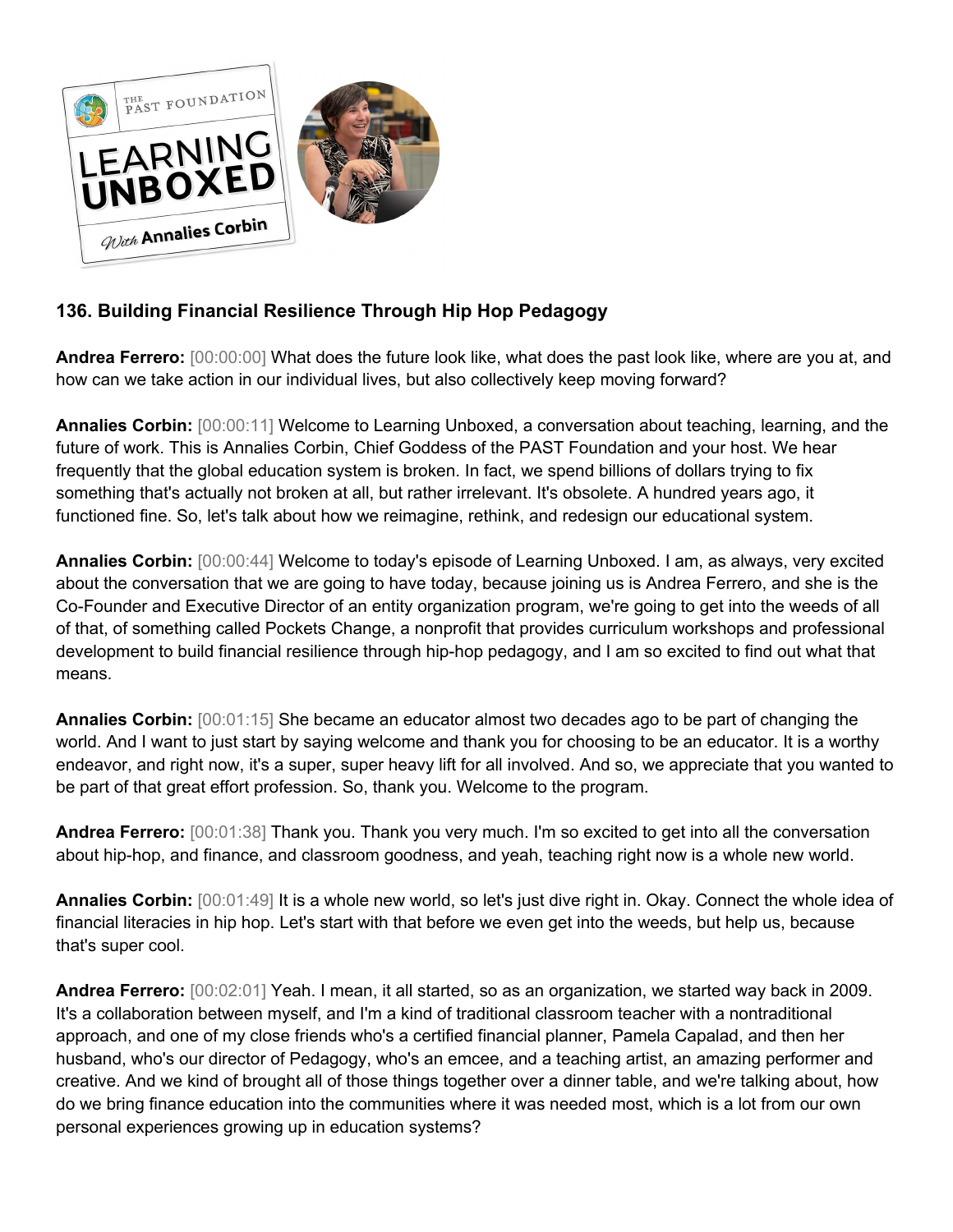**Andrea Ferrero:** [00:02:35] And I love the way that you talk about how the system's not broken, it's working the way that it was designed, and there's a lot of that happening within finance education. And the hip-hop and finance really came together with this idea of, we don't want to fit into a formula, right? And just learning money by looking at a budget sheet does no one any good. It doesn't really build habit.

**Annalies Corbin:** [00:02:54] And it's boring. And kids can't figure out what it has to do with them anyway, right? So, we're asking them to really kind of delve into something that they're like, "Oh, no, not yet, I'm not adult enough to-". And we all know, the younger we get a handle on this, the better we're going to be at it as adults. So, to interrupt you, I apologize, but it's so exciting, yeah.

**Andrea Ferrero:** [00:03:14] Definitely. Like jump all in. I think that's the beautiful thing about it is like money, we think of it like—is this like formula that we're going to teach, but it's really not. Money is so much more than the numbers, and that's where the hip-hop piece comes in. It's understanding our identity. It's connecting in community. It's advocating for ourselves and for others, and really having those conversations early and often. So, like what you were just saying, it can feel kind of like arbitrary and in the future, but really, we start developing our relationship with money around the same time we build early literacy skills.

**Andrea Ferrero:** [00:03:42] And those habits are kind of like, they start to cement around six or seven years old, and then those habits and that relationship with money carries on with us for the rest of our life. And it's just such an important time for us to start having those conversations so that we can break down the taboo around money and really not have it feel like this dichotomy of either being good at something or being bad at something, it's just a skill we can all learn and talk about.

**Annalies Corbin:** [00:04:03] Right. Yeah, absolutely. And I love that, because I have this conversation often with kids, I'll hear a kid say, "I'm just not good at math". I'm like, whoa, whoa, whoa, whoa, whoa, you don't know that. Well, they're like, "Well, yes, I do. I don't get very good grades in math." And I'm like, so what? Let's rethink this whole thing. Let's reframe this whole thing and really sort of ask yourselves the question, because I bet you actually are really, really great at math.

**Annalies Corbin:** [00:04:26] You might not be very good at taking math test. Let's step back from this just a little bit and think about it a little bit differently. So, I love that approach. So, before we go into any more of the weeds, I guess if you will, about this, help our listeners, because they do come to the program from all over the world, so share with us just a little bit about Pockets Change itself. So, it's a nonprofit. So, where does it operate? Is the programming accessible all over the world to people? Do I get it online? Is it in person? Just give me that sort of ecosystem, and then we'll get into the weeds.

**Andrea Ferrero:** [00:04:55] Yeah. So, the ecosystem is we really want to have intergenerational conversations happening with K-12 students and college students, their families, and educators. So, we do that full circle, right? So, that's through our direct service workshops, where we partner with communities mostly in California and New York, but we are a national US organization, and right now, we come to you through Zoom rooms. So, that looks a lot different in the last few years. And then, our professional development, we've done globally. That's also accessible in asynchronous virtual setting for teachers to access our curriculum.

**Andrea Ferrero:** [00:05:28] And we have our curriculum downloaded. We have a free toolkit on our website, pocketschange.com, that's open for for students, parents, and teachers. We find this really popular in middle school and high school, because we have asking for a friend web comics that look at unpacking money myths and financial questions. We have downloadable lessons that you can bring into your classroom the next day. So, we really try and make it modular, and that goes to that idea of really breaking down the barriers, and starting the conversations early and often.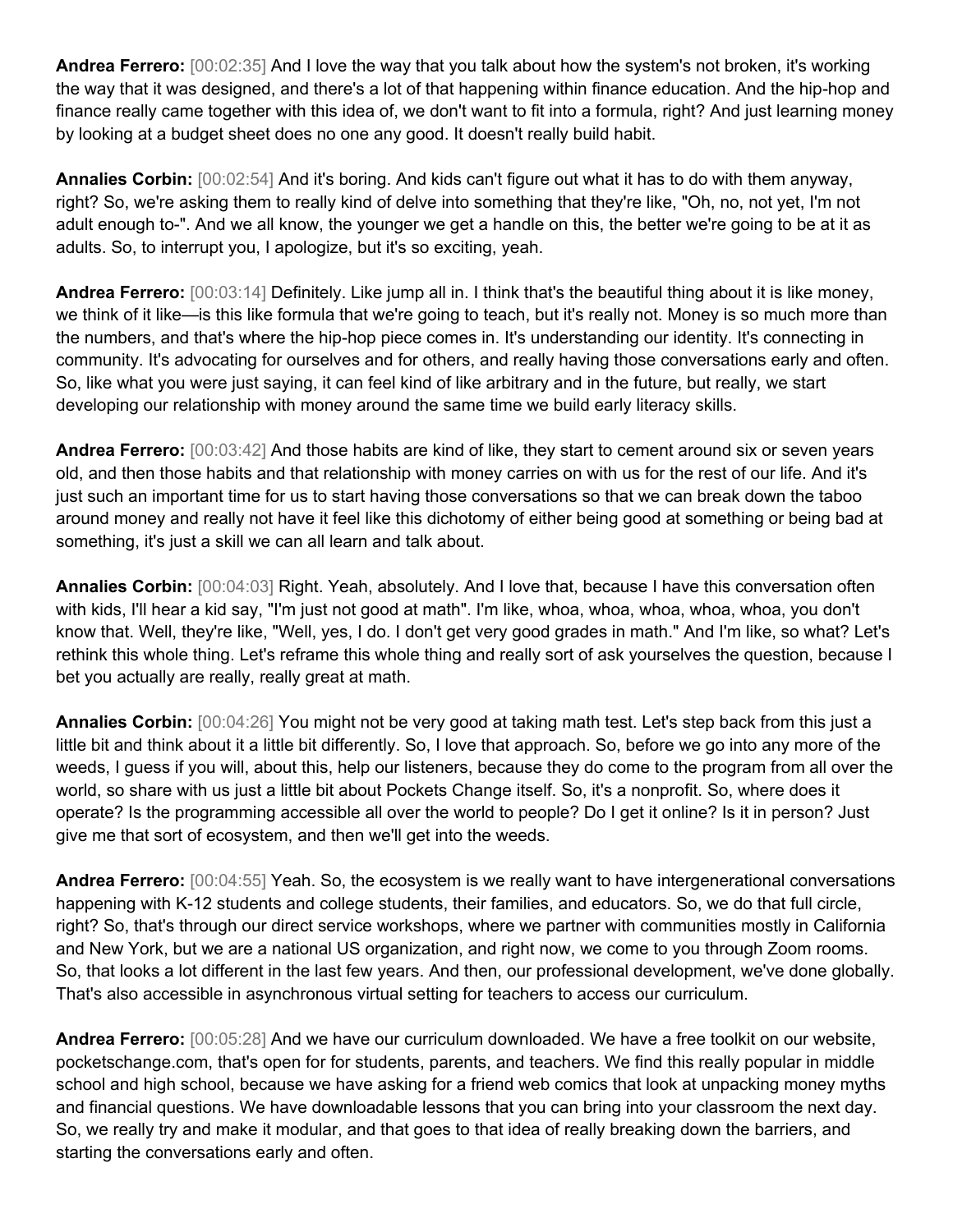**Annalies Corbin:** [00:05:55] Mm-hmm. Absolutely. Okay. Well, I love that. And so, let's talk a little bit about the application then of this, right? So, you've been doing this since 2009, and I would imagine that there have been some intriguing things that you've learned along the way, right? It took me many, many years just to really figure out that the educational system that I was sort of railing against, if you will, I kept beating my head against, also waving away, for me to really internalize and say, no, no, it's actually doing exactly what it was designed to do, conversation has to shift around, well, what's next, not how do we fix this thing, because we shouldn't even be trying anymore, we've got so much time in. So, talk to me a little bit about the application of Pockets Change in terms of some of those sort of best case examples, because I know you've got stories along the way.

**Andrea Ferrero:** [00:06:43] Yeah. I guess that that's case, but also start with what happens when you realize that it's like crash and burn moment and you like have the learning of that. So, when we started in 2009, we started by developing this beautiful, shiny curriculum, because we thought, this needs to be in classrooms. And what we found is the communities that we grew up in, my co-founder, Pamela Capalad, her family emigrated from the Philippines, I grew up on the Navajo and Hopi Reservation, Dyalekt is from the Virgin Islands, from St. Croix, and we found that these conversations in the curriculum wasn't happening in the schools that we went to.

**Andrea Ferrero:** [00:07:14] And in fact, even recent stats show that it's about 7.8% Of Black and Brown communities, schools are getting financial education in the high school years, and then even fewer when you go downstream. So, it's such an important conversation to have, more like we'll just integrate it into like how you adopt curriculum, to create this beautiful curriculum, right?

**Annalies Corbin:** [00:07:32] I'm chuckling. I'm chuckling. I'm like, yeah, I bet you thought that.

**Andrea Ferrero:** [00:07:37] Yeah, right? Like you know how the system works, now, we can change it from within, and you created this 54-lesson curriculum. We took it to this amazing differentiated learning conference. Differentiated learning was really the buzzword at that time of 2008, 2009, and we had about five thousand teachers that came by our booth and like, "This is amazing. It's wonderful." No, but we don't want to talk about money.

**Andrea Ferrero:** [00:07:57] I wouldn't want my students to ask me how much I make. I wouldn't want parents to think I was trying to say that they're doing it wrong. And that was really our first moment of like hitting the wall and seeing how many emotional taboos were playing out in classrooms, and we're stopping the conversation from ever starting right. And so, what we did is we went back, we pivoted our model, and to toss in the business term there, and we had said, what if we come in and we do the workshops ourselves?

**Andrea Ferrero:** [00:08:22] And what we found is that it was really popular in afterschool settings. We started working with foster care organizations that were nested within community colleges and schools. We started working with existing community nonprofits, and partnering with them, where they already have relationships with public school settings, and really kind of growing it from that. And that was where we found a lot of like stickiness and amazing.

**Andrea Ferrero:** [00:08:43] And then, those magic moments were happening where we did have a little girl who was six years old come into a workshop and say like, "I'm bad at money", and you could unpack that over the course of 90 minutes through these interactive activities, and to see her beaming at the end of the day, and come up, and say, "I'm just really good at spending money and I'm going to make it, too", those kind of moments that you live for that drive the passion and the why. And then, we were able to share those stories in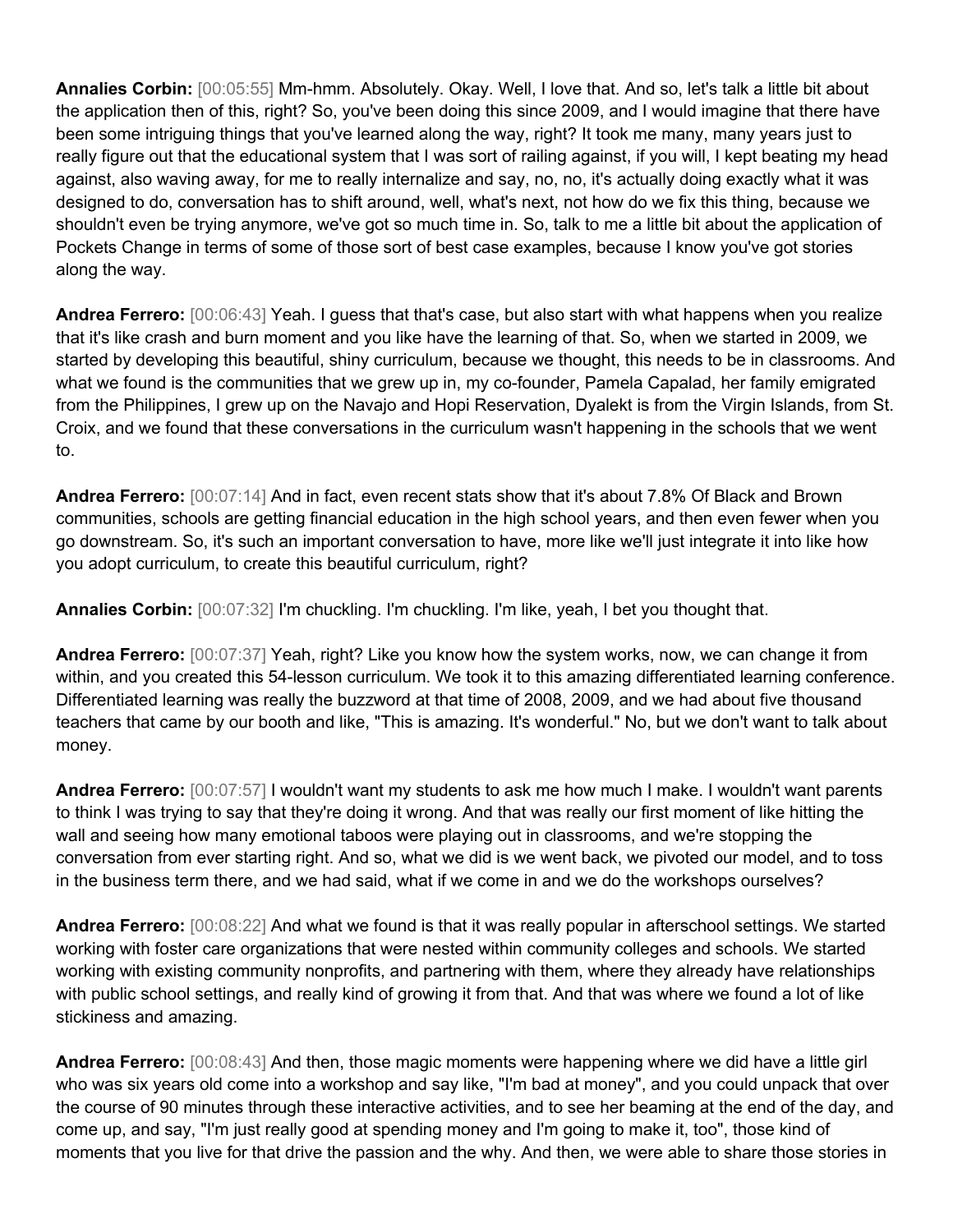some of those more traditional settings with like principals to start to get them to think out of the box and like think about like, how could I integrate this into my school?

**Andrea Ferrero:** [00:09:15] And now, over a decade later, we've had a lot of success even coming in and like working with LAUSD in their more traditional professional development setting, and working with 800 teachers, and then having them integrate it into their own classrooms in their own unique way. And that's really been leaning into us talking about the stories that we've lived seeing where there's difficulty around the emotions with money, and how we have to be learners and leaders at the same time when we're talking about this topic. And that's kind of been like the full circle, but of course, still evolving as well.

**Annalies Corbin:** [00:09:45] Yeah, as it should be, right? Any great organization is going to evolve over time. One of the other things that I love that you mentioned early on in our conversation here was about the fact that you were looking for a way to make the conversations around money and finance culturally relevant. I cannot tell you how much I love that, right? As an anthropologist, that's near and dear, super, super important. And I also think it's one of the massive, and I'm going to use this—I'm going to get in trouble for this, but I won't say it anyway, it's one of the massive failings, I think, that we see oftentimes of a lot of standardized curriculums and programs that are coming from, like you said, those big shiny, we're going to make this thing, right?

**Annalies Corbin:** [00:10:25] And not suggesting that even your original iteration fell into this category, but one of the things that I think so often happens when we create programs, even with the best intentions, is that we forget about, they have to apply and speak to the individual that you're trying to reach. And that is really difficult to do. So, I love the fact that your team, there's a great diversity of backgrounds and experiences, and that you're understanding that if we can't somehow connect with our audience, whether it's teachers, the kids, the parents, the families, we're never, ever going to change this conversation.

**Andrea Ferrero:** [00:10:58] Yeah. And I think so much of when we talk about finance in general, I love that you say that from like the anthropology side, because our Director of Pedagogy, Dyalekt, often says like, "Money should be looked at more as a social studies topic than math", right?

**Annalies Corbin:** [00:10:58] Absolutely. I would agree.

**Andrea Ferrero:** [00:11:14] Yeah. I think there's so much generational tendencies that are built into it, emotions that are built into it, the things that we carry forward in the stories and our communities. And then, when we also talk about financial systems and the oppressive systems that have been in place for so long, and how those play out in our decision making, all of that comes into like the sphere of how we teach and talk about money, and the big part of unpacking that is being willing to step into the uncomfortable conversations and be real about all of those things being at play. And I think there's also something really amazing, and I feel like middle school, this beautiful age where they're already starting to question, I'm like there's a super-.

**Annalies Corbin:** [00:11:50] It's a sweet spot. Middle school is the sweet spot, and it's in the middle for a reason, right? But we all know from years and years of doing this collectively, you included, that it is a moment. It's a pivot point, that it can be one that we can take great advantage of and it's one where we can lose great amounts of gains if we're not mindful or careful. So, middle school, I would argue, is one of the most critical moments in our sort of traditional growing up experience for all hosts of reasons, not to mention all the crazy hormones and all the stuff that's happening to these little bodies, but their little minds and their little understandings of the world are taking some intriguing turns in that moment.

**Andrea Ferrero:** [00:12:33] Yeah. And I think one of the things that we've really learned kind of going back to what you're saying about cultural responsiveness, too, is it's also this moment in traditional education where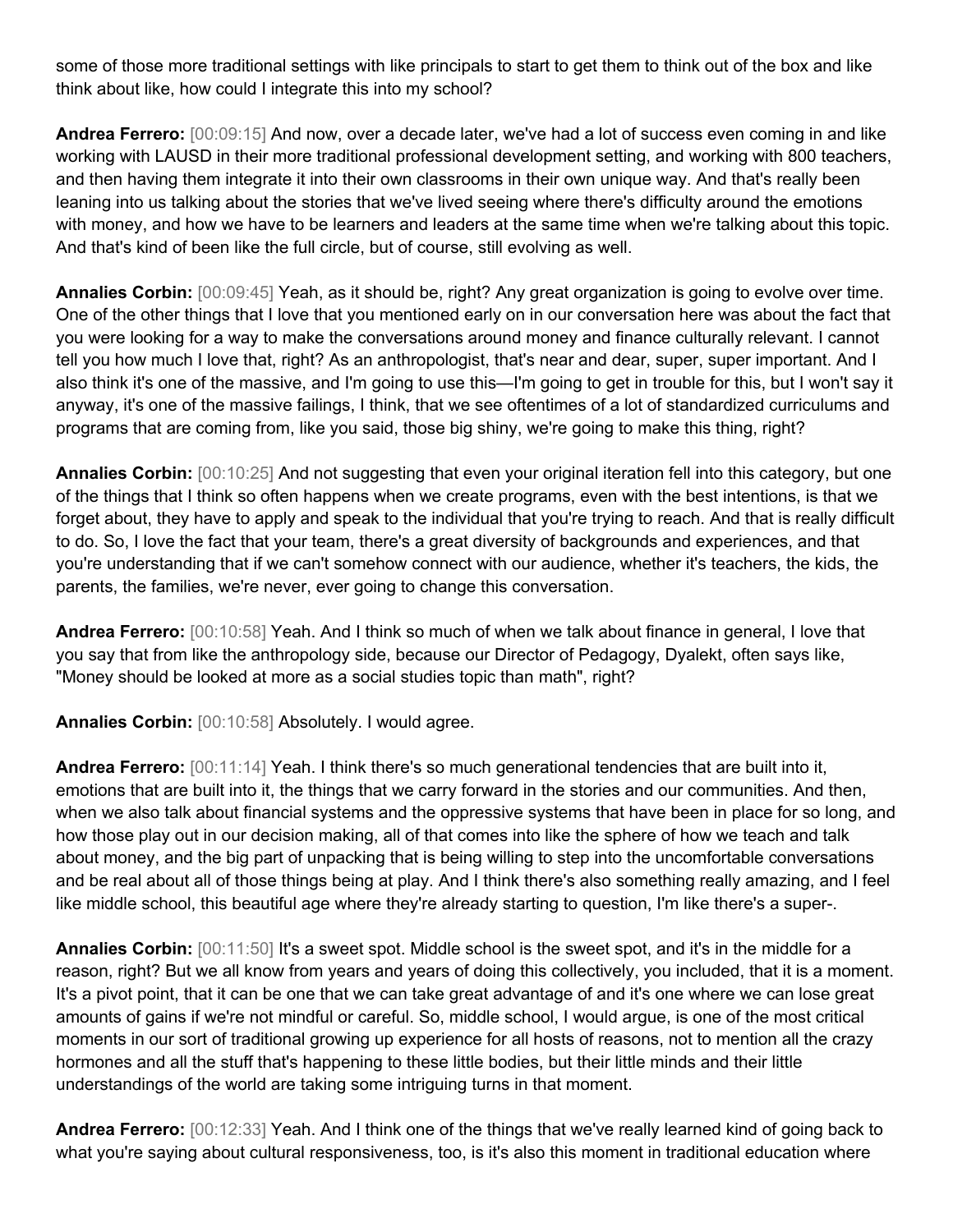this responsibility shift is happening. And suddenly, we expect our students to be able to take more independence, and kind of like their own studying skills, and their own reading abilities to carry across subjects, and to confront maybe the stories that they have from their family, or the traditions, or the skills, and then bring that into an education, and we're expecting them just to kind of do this social shifting in and out of these spheres without a lot of mentoring and coaching.

**Andrea Ferrero:** [00:13:05] And one of the things that I think is so amazing about finance as a topic in bringing together hip hop and finance, you have that self-identity piece and advocacy piece is that allows us to make sure the learner is centered and is part of that learning process. There's always space in that like gathering to say, what are you most curious about? How can we shape this? Like, yes, spending values and budgeting, there's some traditional, oh, like there's some things that we know are going to be kind of like the things we want to make sure to cover, but how do we create space so that that learning is kind of curated to the curiosity that's in the room?

**Andrea Ferrero:** [00:13:37] And that's where you get like those real-time learning moments, and it's also the space, too, where you have that peer-to-peer conversation. We had two high schoolers in a workshop up in the Bay Area. This was a couple of years ago. And they had been looking at budgeting, and we start that by looking at spending values. So, it's like, how do you find your spending story before you ever get to like charting it on paper or using that? And they were talking about cell phones, and comparing cell phone companies, and one of the students talked about getting this charge on his bill, and how he didn't call them, he didn't try and take it off, because it must be right.

**Andrea Ferrero:** [00:14:08] And that's such a common feeling, even for adults. And not to advocate for yourself, because you're like, they're not going to do anything and it must have been my fault anyways. And it goes back to our money personalities and kind of our relationship with money, and what was so neat is before our facilitators, even over there, their peer was sitting next to them as like, "Oh, well, what I would consider doing", and it wasn't even like you should, it's what I would consider, right? And there's like the relationship of happening, and a couple of days later, that student came back and they were having a conversation about how they gotten charge off the bill.

**Annalies Corbin:** [00:14:37] That's awesome.

**Andrea Ferrero:** [00:14:38] That's the ultimate goal, right?

**Annalies Corbin:** [00:14:40] Yeah.

**Andrea Ferrero:** [00:14:40] They like feel confident advocating as an individual, but they're also building community, because at the end of the day, as a teacher, we're not always going to be present. We're not always going to be there. We want to like be able to create this community where the conversations live on and they show up in all these different ways to move things forward. And I think that's what leads to like the system change overall, is we stop kind of putting it on ourselves and we start taking action together.

**Annalies Corbin:** [00:15:04] Yeah, absolutely. I love that so much. Talk with me a little bit more, though, about the hip-hop cultural piece, right? Because I do think that that's a really, really intriguing piece, and I think, and I'm going to be super biased here, I think there are an awful lot of folks out there in the world who don't understand the full scope, the breadth and depth of hip-hop as a culture, right? And so, I think they would stumble a little bit trying to understand, well, how does that relate? How do these two things relate, and why? Why are you using that as a pedagogical tool to actually move the initiative forward? So, help put this into some context for folks who may not understand.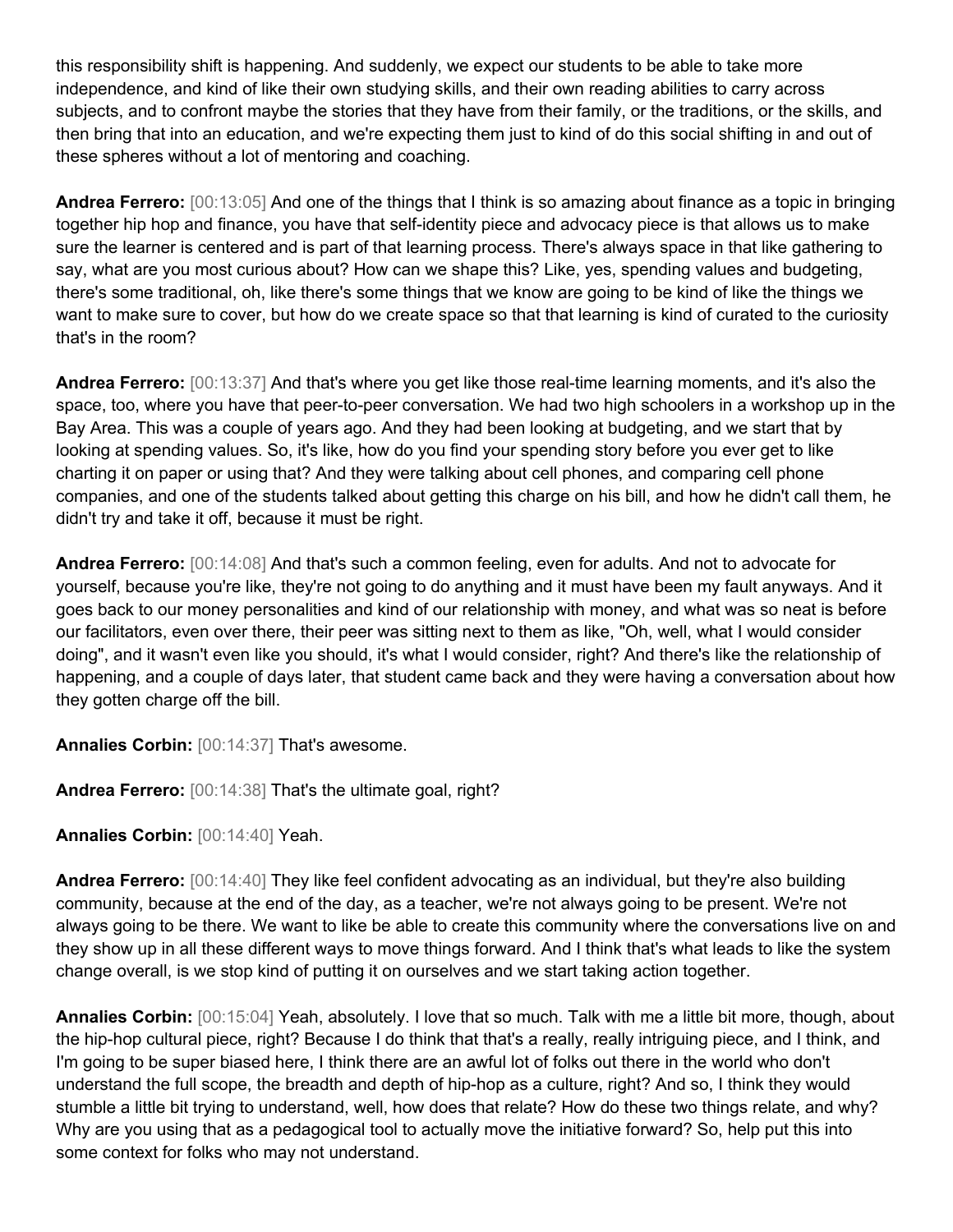**Andrea Ferrero:** [00:15:43] Yeah, definitely. And I think what's beautiful about what you're saying there with like hip-hop culture and hip-hop education being this broader and very deep pedagogy and this deep practice is it connects to a lot of the practices that have been widely like kind of upheld within education spaces. So, the idea of like learning personalities or the multiple intelligences, that idea of like uniquely engaging with learners, it's not like slotting them into a box, but thinking about our tendencies and how our tendencies impact the way that we express and the way that we digest information is a big part of hip-hop education and hip-hop culture of being able to think about yourself as a learner and how you show up, but also how you connect in that cypher, that like community group. And one of the things that I love is our Director of Pedagogy, Dyalket, often talks.

**Andrea Ferrero:** [00:16:29] About like if you ever watch like dancers like getting together in a circle, even if it's a dance battle and they're competing against one another, nobody's tripping somebody else, right? There's like this community that's being held, the space that's being built, and that's really where it goes from like the individual to the community, and there's tremendous power in that. And then, the other side of it is the advocacy piece. A lot of what has been built within hip-hop is this space to challenge and confront the historical while also looking forward to the future and building towards the future. And there's a lot of entrepreneurial skills that go into that.

**Andrea Ferrero:** [00:17:03] There's a lot of self-expression and self-advocacy that goes into that. All of that comes back into the finance pieces so that it's—and we often tell our teachers, too, it's not that we expect you to start rapping with your students, we don't want you just to embrace a gimmick, like the aesthetics are important, and they often show up as engagement tools in our workshops, but it's more about being able to step into the space where you're having real conversations, and you're getting to know your learner in this kind of like non-hierarchical setting, and you're creating the space for them to take part in that.

**Andrea Ferrero:** [00:17:34] And what's really fascinating and incredible, and we had a group of teachers in Kentucky, it was a state educators group. It was 250 educators. And they all took part in this battle for the end of the line, which was like a traditional rap battle. We have this lesson on our website to download. And it's basically a context game, like you're filling in the blanks, right? And what was so incredible is it took all the teachers in the room out of that space of like, "I'm showing up for PD", into, "I'm having fun as a learner".

**Annalies Corbin:** [00:18:04] Yeah, exactly. Exactly.

**Andrea Ferrero:** [00:18:06] Right?

**Annalies Corbin:** [00:18:06] Yeah.

**Andrea Ferrero:** [00:18:06] And that's so, so important. And so, that kind of feeds across our pedagogy all the way across. With hip-hop, you do have the elements. So, we often say to the teacher as an emcee, which is like, they are coordinating the space, you are creating, like if there is a vacuum in the power, then like what just orienting like, how are you setting the stage for your students to have these amazing experiences? And that often like translates right away. And what we found is that even teachers that are like, "I'm not creative", I was talking to a math teacher a week or two ago, he's like, "I'm not a creative person. I can't dance. I don't like to creatively write. I'm never going to sing", and all of these things.

**Andrea Ferrero:** [00:18:48] I'm like, that's wonderful, but like when you talk about math, I see your creative brain light up, and you're talking about how you don't care about your students leaving with a formula, you care about them leaving with a deep desire to be ongoing learners and to be able to find ways to apply this in their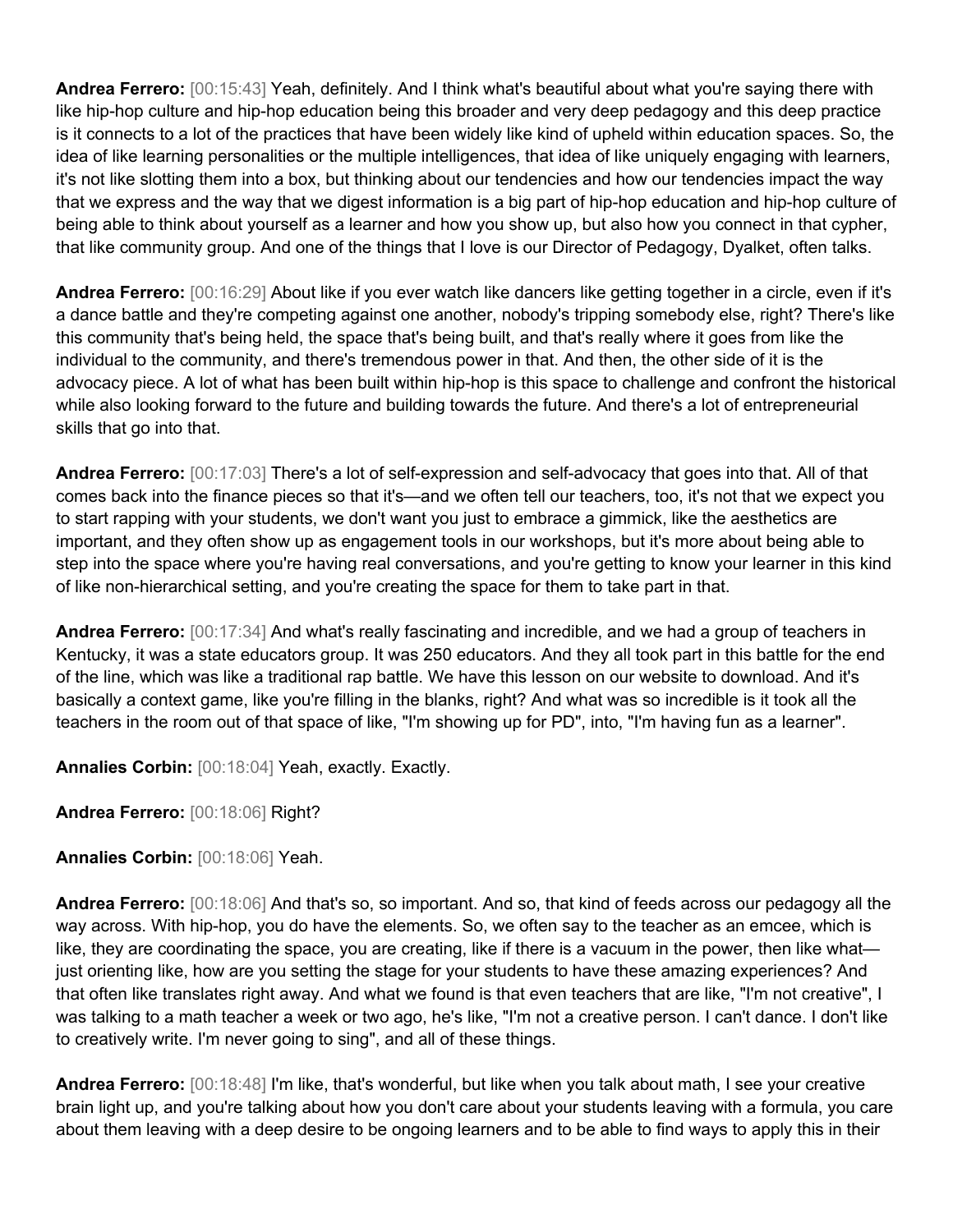real life, where they feel empowered, and passionate, and excited. And all of that comes back to this like creative expressive skills that are at the heart of hip hop pedagogy.

**Annalies Corbin:** [00:19:16] I just love the whole ethos that you've created around this and I love that you keep using the phrase, making space, because making space for folks to experience, to learn, to be comfortable, to be uncomfortable, all those, I don't think that folks traditionally wrestle or think enough about the space they create by the actions and the way that they choose to engage in others. And so, I truly, actually just want to shout out that I appreciate so much that that's so forefront.

**Annalies Corbin:** [00:19:47] And it's just supernatural because you just popped it in there over and over again, so clearly, it's part of the culture of the organization and the work that you're doing. Speaking of, though, I want to dig in just a little bit more on one of the cultural pieces, one of the things that you said that I think is really, really important, right? Because finance, and the whole idea of money, and those who have and those who have not, it is a historical sort of endeavor, right?

**Annalies Corbin:** [00:20:14] And no matter where you are in the world, if you really sort of spend any time sort of digging and understanding some of the historical contexts for where you are, as it relates to money, finance access, all of those different things. So, there's a lot of historical baggage that comes with it and it is deeply rooted for good, for bad, someplace in the middle, take your pick, that's not what this conversation is about, but it is deeply, deeply rooted.

**Annalies Corbin:** [00:20:37] And so, I'm fascinated by the fact that the program takes it on head on. Maybe not directly, but you're functioning from a perspective of we know that there are cultural roots tied to the reason a child today may have this persona or perception of what it means to have money, to control money, to use money. So, talk with me just a little bit about the way that the organization and the program really tries to break those barriers.

**Andrea Ferrero:** [00:21:11] Yeah. So, I mean, first off, I think it is very like explicitly recognizing that there is a racial wealth divide. And so, what you were saying with these lines of like financial education and systems that have taken advantage of communities and kind of that historical lineage of that happening, that is on a global scale, the PISA Test that come out, and they test our high schoolers, they found symmetry between the schools that are in low-income areas that have higher racial diversity and that have lower financial education opportunities.

**Andrea Ferrero:** [00:21:44] And that's mirrored in the US and we see it in lots of different ways. And so, first, just being like honest about calling it out, because what happens in the space of not calling it out is our kids, and even us, as adults, and we see this with our teachers, too, we take on this like personal responsibility narrative narrative that's permeated financial education and a lot of financial systems, really, because it works.

**Andrea Ferrero:** [00:22:09] Like we often joke, there's a big bank that put out this little like meme about like feeling like your bank account's low, what if you did this? What if you did this? And it was very like blaming language, and when we kind of take a step back and we're able to address that with students, you hear this like collective sigh for stuff, right? And then, the other thing, too, is then it flips, and we can look at that system, and we can examine the tools.

**Andrea Ferrero:** [00:22:37] And like for banks, for example, like banks often feel like post offices, they're these like entrenched institutions, but they're businesses and like they're selling financial products, and they're marketing to us, and they're marketing to different segments, and when you kind of like pull that curtain back and you say like, "This is what it looks like", first, there's like a moment of outrage, which is amazing, right?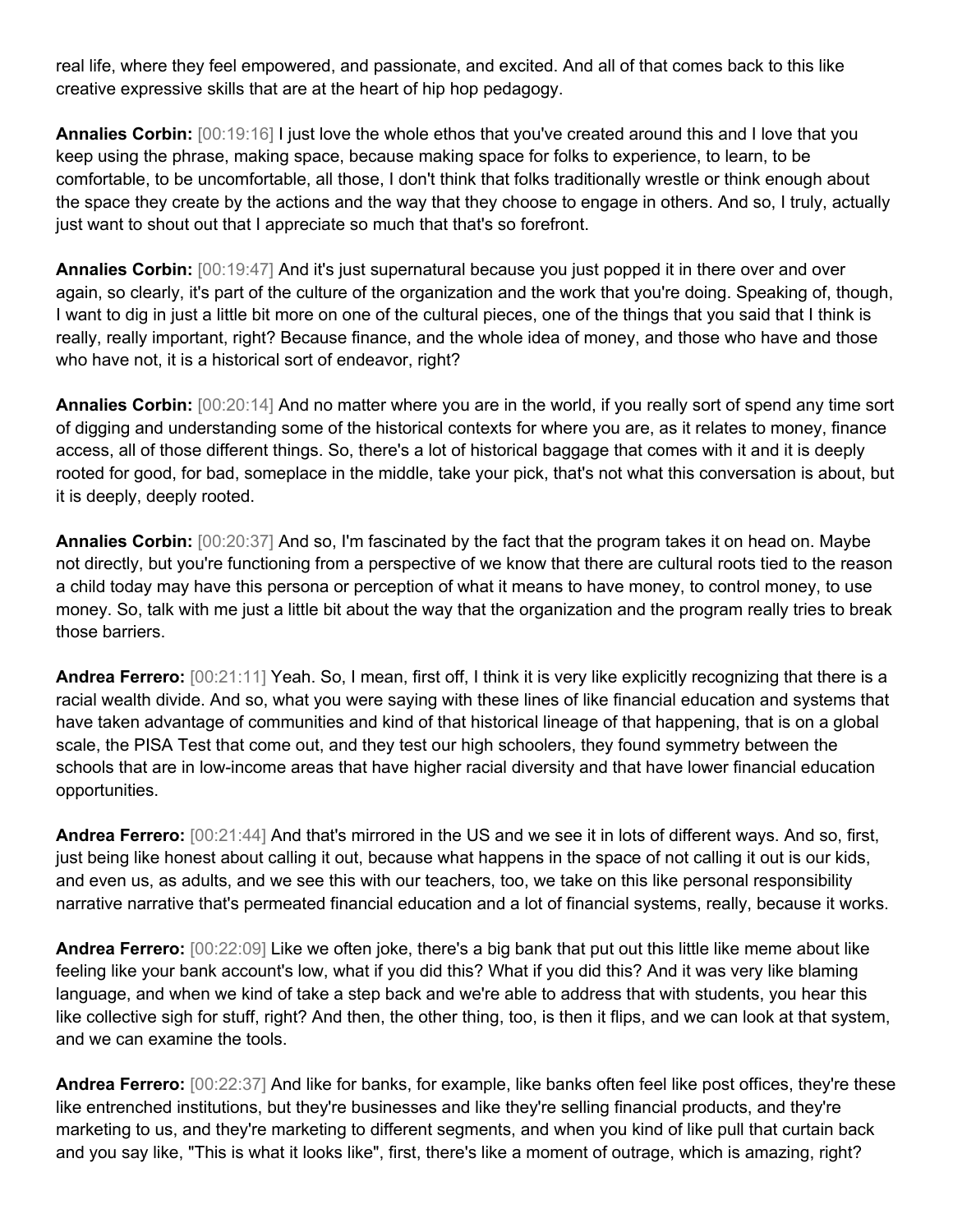Absolutely amazing. And then, the next piece is then we can have these really amazing inquiry dialogues with students, and this happens at all ages. We had a group of teens that were looking at the credit system and how the credit system was created to keep different groups out. It was built out.

**Annalies Corbin:** [00:23:17] Terribly biased, right? Absolutely. There's no question. Yeah.

**Andrea Ferrero:** [00:23:23] Even we have a little web comment that breaks it all down. And then, when you look at how that translates into the modern day, well, no wonder there's all these contrary rules. No wonder it feels like you have like this box that you can't figure out because it wasn't meant to be a flowchart of like, hey, moving along, success, right? And what's fantastic in that is then we support our students in thinking critically about what their decisions can—how they can impact their credit score, things that they can do to build and maintain it, but also, it takes that pressure, that like emotional weight off of it's not on you, like no, the system is convoluted, and it was built that way, and it's doing what it was intended to do, which is to have many of our communities pay higher fees to keep different groups separated out.

**Andrea Ferrero:** [00:24:09] Like there are all of these things, and what's amazing then is then we're also able to have conversations about advocacy groups and tools that are being built to then disrupt and change that. There's this amazing college student, he created an app called Perch, which does positive credit reporting, and he's been using that as a way for people to build credit and maintain credit with being able to show that their Netflix subscription is paid every month, rather than like just a mortgage payment. So then, we're able to also have these conversations about what does the future look like, what does the past look like, where are you at, and how can we take action in our individual lives, but also collectively keep moving forward? And that carries across talking about banking, talking about budgeting, and really, just like the whole gamut.

**Annalies Corbin:** [00:24:54] Absolutely. That's fascinating. I just think what you guys are doing is so desperately needed and just spot on. I love this program and I hope that folks will really, really dig in and find out more. So, speaking of that, so I'm a teacher in rural America and a teacher in a big urban area, I'm listening to this and I'm like, "Oh, my gosh, I want to bring that to my classroom, so what do I do? Andrea, how do I go out and say, 'Hey, I want to make Pockets Change part of my everyday practice, I want to roll this into what I'm doing'? What are the steps that I need to take?"

**Andrea Ferrero:** [00:25:29] Yes, we have a couple of different ways to get people started. Say, you just want to try out a lesson, you can go on to our website, and you can go to the tool kit that's at the top toolbar there, and you can get lessons right away. I always say to check it out and take your own money personality. It's a two-question quiz and you can find out about your own money personality, how's that showing up in your life, kind of create that buy-in as an educator or a parent yourself.

**Andrea Ferrero:** [00:25:49] There are web omics to start conversations right away, and those web comics have been created around the questions that we hear most often in our workshops. You can also book us and bring us out for a workshop with your community, professional development, career and entrepreneurial skills, all the personal finance foundations and basics. We work with schools to fund those either through grants or through school funding that's available, and have over a decade of experience in making that work, to making that happen. Yeah.

**Annalies Corbin:** [00:26:15] That's wonderful. And so, one of the things that I always really sort of love to do with these conversations is think about those folks that are listening, and then are wondering about how to get started in the sense of not just, how do I get access to the program? We already talked about that piece, but what do you say to the teacher—and I think it's interesting we talked about a math teacher earlier, right?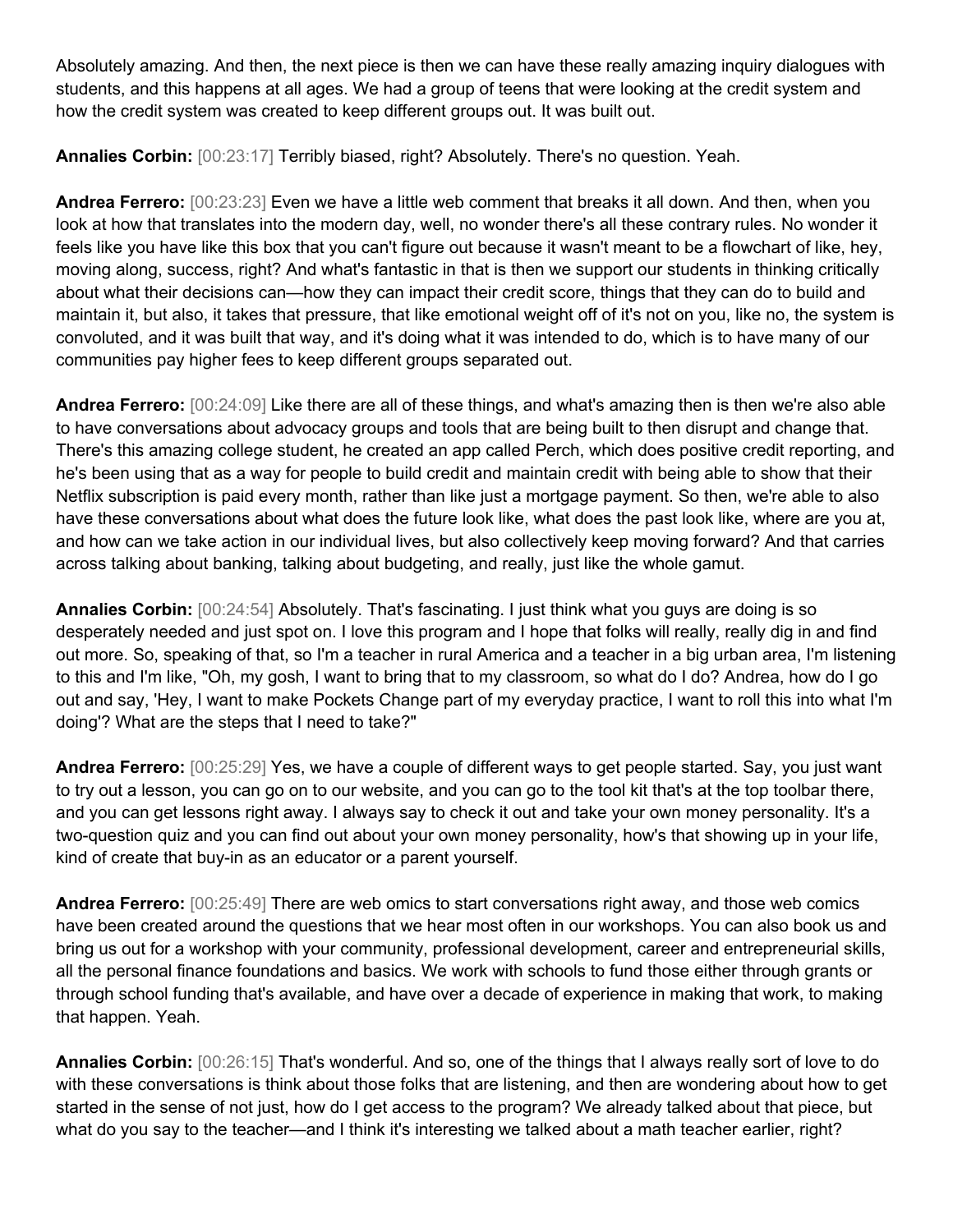**Annalies Corbin:** [00:26:38] And I love math teachers, so what I'm about to say is not disparaging of math teachers, but it's interesting, because it is such a linear progression of thought within that discipline. So, totally understanding sort of what encompasses sort of what that thing is, right? But one of the things that's always fascinating to me, and I'd be curious to sort of see if this is your experience as well, since you do so many teacher workshops, is that, oftentimes, our last folks to buy in, especially to innovative change of practice in your daily classroom or your daily experience to interact with your students or even your own curriculum, last folks in tend to be our math faculty for a variety of different reasons.

**Annalies Corbin:** [00:27:17] And so, as you're thinking about these sort of broad workshops that you're doing, and I'm assuming you're getting faculty from across disciplines within schools and communities, so what does it look like in terms of trying to get not just the buy-in, but more importantly, that long-term sustainable use within or transformative sort of experience in the day-to-day practice? And I assume that this is sort of where the lessons by pulling hip-hop pedagogy can sort of help the amplification or adoption of some of the changes you're talking about, whether it has to do with finance and money or something else.

**Andrea Ferrero:** [00:27:55] Yeah, definitely. I think that gets to the like heart of teacher practice and thinking of ourselves as learners in that process as well. One of the things that we found is to take it incrementally so that it doesn't feel overwhelming, especially for our educators that might be in different areas of STEM, especially mathematics. And maybe thinking first just like, okay, you're just going to put the web comic up at the beginning of class, and that's going to become like your Monday thing to get them started in having a dialogue before they jump into the numbers side of it, or maybe it's, how can we integrate and how can we infuse like a design thinking process?

**Andrea Ferrero:** [00:28:31] Because that kind of mirrors some of the like traditional thing and really design thinking at its core, is community building. It is creating like that cipher, And it aligns very nicely to hip hop pedagogy, and like really starting to hand over ownership to the students, and letting them drive that inquiry process. One of the other things that we do is we have an annual Hip-Hop Fin Fest, which is a virtual concert for students.

**Annalies Corbin:** [00:28:56] That's awesome. I love that.

**Andrea Ferrero:** [00:28:57] And it's a way for teachers to show up and not feel like they have to bring any of the aesthetics directly themselves into the room, but that they can bring us in through this free event that their students can be a part of, that the activities are there. And what happens and what's been really amazing is it's a modeling moment, right? And we've had math teachers, and I love it, we have this one math teacher, she was at the back of the cafeteria when we could be in auditoriums, before it was all Zoom room, and she was scribbling notes the whole time, and I was like, you never know if that's good or bad, right?

**Andrea Ferrero:** [00:29:28] And she came up at the end and she said, "When I heard that we were doing finance and hip-hop, I was like, 'Well, I just really hope they give them a budgeting sheet or something practical'". And she goes, "So, the soft skills", right? Like the intangible. And what was amazing is she said, "But what I saw my students doing is having these really deep discussions, which is what I really am trying to foster in like peer-to-peer learning, like during the class", right? And I said, well, we call those money buddies, right? And sometimes, it's like building that bridge of like shared language, shared conversation, shared practice.

**Andrea Ferrero:** [00:30:05] And then, I think that's what leads to, over time, really transforming the way that we have instruction happening in the classroom. And a lot of that comes back to that like, bring this full circle, I was talking about living in discomfort, because when you've been in the classroom for a certain amount of time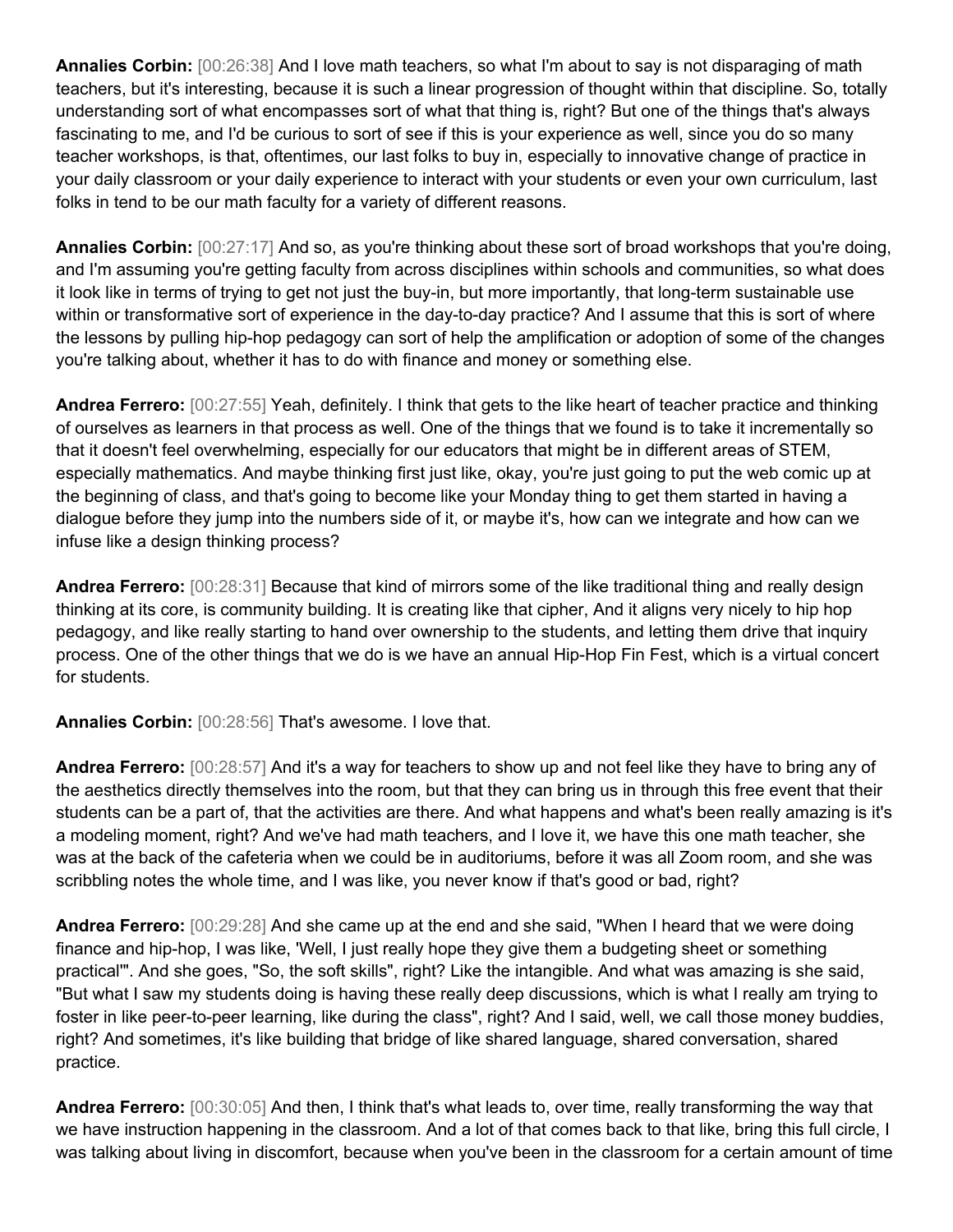and you knew certain practices, like we kind of get into a routine, which can also be a rut. And so, it's like, how do we like move out of that, and really have fun with that, and be okay taking risks and experimenting in our own practices?

**Annalies Corbin:** [00:30:32] Yeah, absolutely. And just one last thing as we sort of wrap up, because out of fairness, we picked on math teachers a little bit, which is not really the intent here. But I want to toss this question back from the flip side, right? Because oftentimes, the work that I do with teachers and with schools, and folks do, I mean, I think your example was a great one, I have this preconceived notion, the math teacher saying, "I hope they're going to give them a finance worksheet", right?

**Annalies Corbin:** [00:30:58] But the flip side is true as well, right? So, when you have a topic like money, like finance that many practitioners will say, "Oh, that is a math thing", right? But you really want it to be sort of integrated in a disciplinary sort of approach. So then, how do you have that conversation with the English teacher that says, "Whoa, whoa, whoa, I don't want to come to this workshop, that's about math"?

**Andrea Ferrero:** [00:31:19] I absolutely love that question so much. But one of the things that I think is so important, and I was asked one time like, "What's your big tip for parents with financial education?" And I was like, read stories and have conversations about the financial themes that are showing up, and not in the way of like here's a nonprofit book about or like—but there are so many like kind of implicit and explicit things that we are seeing in like arts, and media, and literature, and it's just like this amazing space to be able to have these conversations that tie into social studies that kind of tap into that math brain in a literature setting. One of my favorite moments for that was actually with a middle school class, and one of the students had been reading graphic novels for his like free reading time, and he had been reading like a throwback to Ninja Turtles, and he came up to the teacher, and he went, "I know what each of the Ninja Turtles money personalities are."

**Annalies Corbin:** [00:32:15] That's awesome. That is the best. That's a win.

**Andrea Ferrero:** [00:32:19] Right? And he was talking about the values decision making that was happening for each of these characters and how that then was also giving him the predictive power to know how they might progress within the storyline, and that's an amazing moment right there.

**Annalies Corbin:** [00:32:35] That is many lightbulbs at once, right?

**Andrea Ferrero:** [00:32:38] Right?

**Annalies Corbin:** [00:32:38] That's awesome. Yeah.

**Andrea Ferrero:** [00:32:39] And I think that's what's powerful, is to be able to have our English teachers, and our social studies teachers, and our math teachers all coming together in spaces, because that's also where you have this interdisciplinary sharing happening, and thinking about how can we have those multiple lightbulb moments for our kids? Because then, when they leave your room and head over into your room, whether it's in person or in Zoom, they're more likely to be making these connections themselves. And it kind of creates that lattice work for them to really build skills to, we say skills to thrive rather than just to survive.

**Annalies Corbin:** [00:33:09] Absolutely. And that is so near and dear to my heart, because I can't stand the artificial barriers of I'm going to go to math class, and then I'm going to go to science class, and I'm going to go to social studies, right? And if we can weave these things together in meaningful ways, not only will students be able to make those meaningful connections, but more importantly, they will be better thinkers and problem solvers, because they will be able to bring to bear no matter what they're working on, whatever the issue is,